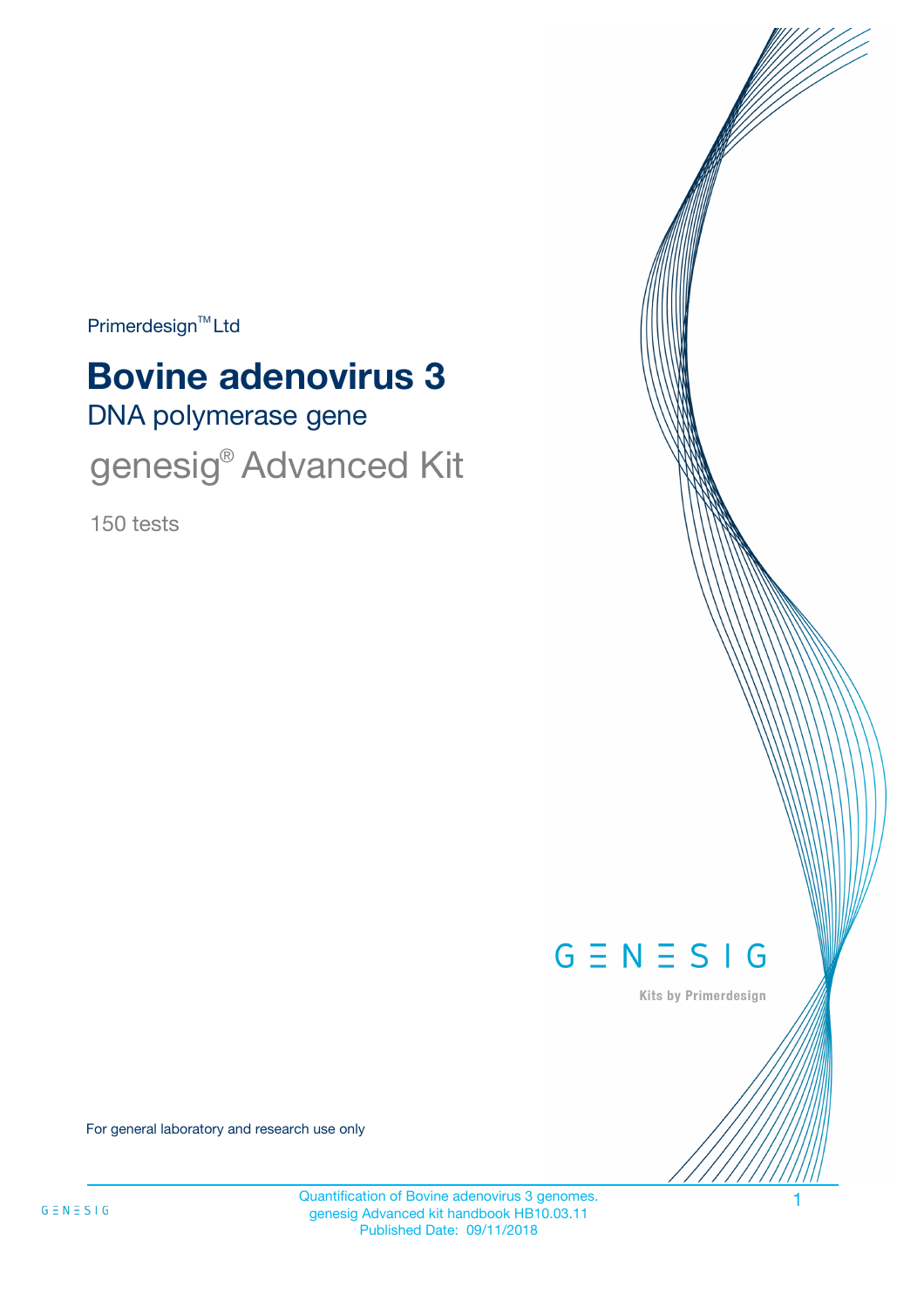# Introduction to Bovine adenovirus 3

Bovine Adenovirus (BAdV) belongs to the Adenoviridae family and is found worldwide. Currently there are 10 recognised serotypeso of adenovirus in cattle. As an adenovirus BAdV is approx. 34 kbp in length with a G+C content of ~54%.

Bovine adenoviruses (BAdVs) belong to the Mastadenovirus genus (which includes adenoviruses of mammals) of the family Adenoviridae and are involved in respiratory and enteric infections of calves. Bovine Adenovirus can infect cattle and zebu of any breed, sex or age, however, younger animals are more at risk as their maternal antibody begins to wane, around the age of 2 weeks to 4 months old. Experimentally, the virus has also been shown to infect goats and sheep.

In BAdV-3 the N-terminus and central domain of the protein IX contain immunogenic sites and are not exposed on the surface of BAdV-3 virion. The C-terminus of BAdV-3 protein IX (~125 amino acid) may be exposed on the virion and so could be used as a site for incorporation of heterologous peptides or proteins.

Infection usually results in disease of the gastrointestinal or respiratory tract. However, infection may not always result in disease as the virus can be isolated in healthy cattle.

Once infected, the cattle shed the virus for approximately 10 days in the respiratory secretions or faeces -- some cattle may become persistently infected, resulting in excretion of the virus for much longer

Symptoms of the gastrointestinal tract include diarrhoea with mucus, melena or haemoatochezia, anorexia or reduced appetite, abdominal distension and possible dysphagia. Respiratory signs include coughing (sometimes with blood), serous nasal discharge, dyspnoea and tachypnoea. This may progress to bronchopneumonia if secondary bacterial infection is present.

Generalised clinical symptoms include pyrexia, weight loss, sudden death, lymphadenopathy and generalised weakness. The animal will also be dull, depressed and lethargic.

Clinical signs and physical examination may add Bovine Adenovirus to the differential diagnosis list, but a definitive diagnosis cannot be achieved without clinical testing. Because adenoviruses can be isolated from apparently healthy cattle, isolation of adenoviruses from clinically sick calves does not necessarily mean that the isolated adenovirus type plays an aetiological role in the clinical disease under consideration.

Because of the number of types of adenoviruses infecting cattle, virus isolation is necessary to definitively identify the virus. Virus can be isolated from nasal secretions, tracheal fluids, intestinal contents and tissue homogenates and used in nucleic acid testing via Real-Time PC<sub>R</sub>.

When economically feasible, cattle can be treated to provide relief from clinical signs associated with adenoviral infection.

Because secondary bacterial infections are common in cattle, antibiotics are often used as part of the treatment.

The main control measure is to ensure adequate colostrum at birth as passive transfer provides immunity to calves.

Both modified live and inactivated adenovirus vaccines have been developed and evaluated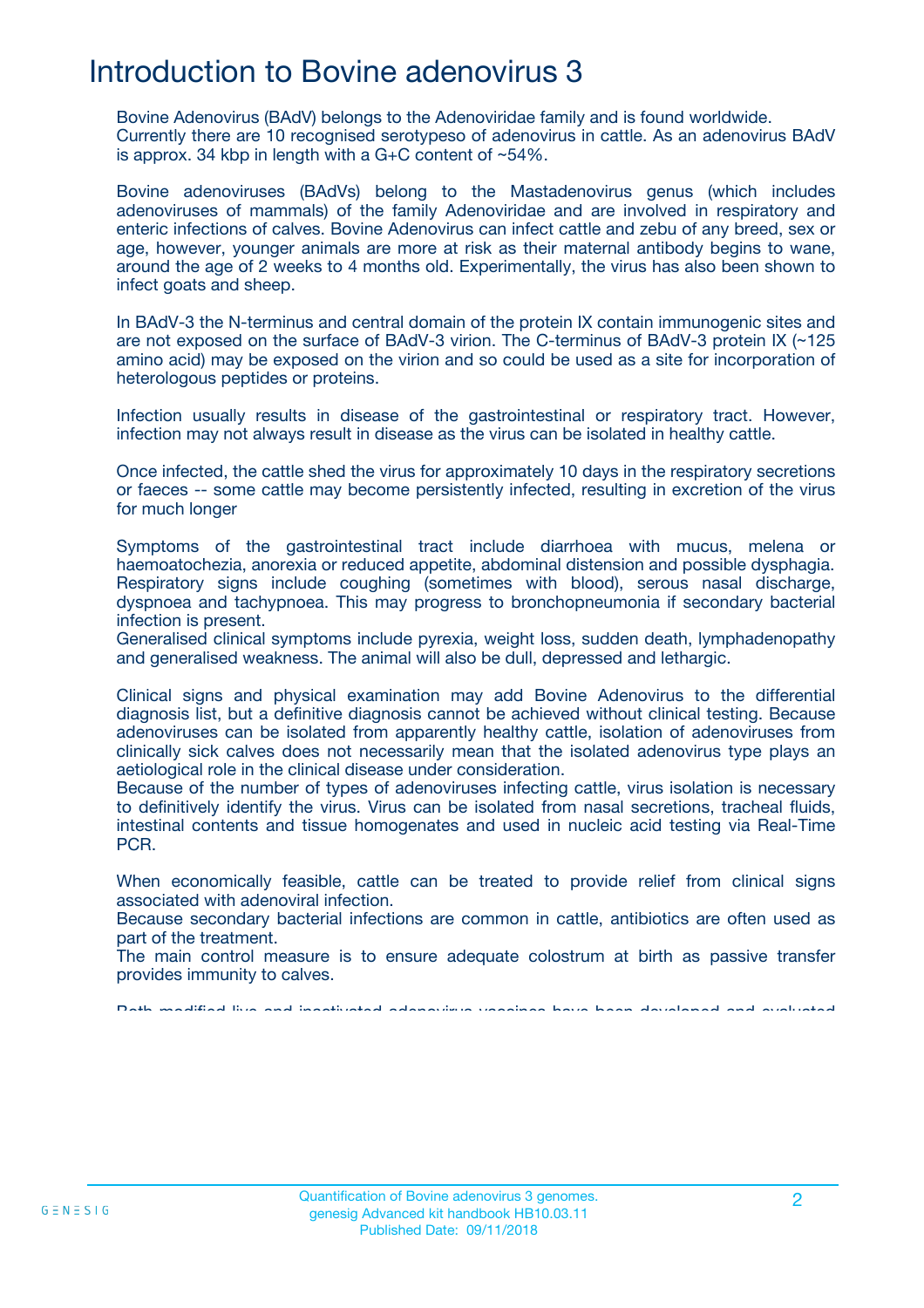# **Specificity**

The Primerdesign genesig Kit for Bovine adenovirus 3 (BAdV-3) genomes is designed for the in vitro quantification of BAdV-3 genomes. The kit is designed to have a broad detection profile. Specifically, the primers represent 100% homology with over 95% of the NCBI database reference sequences available at the time of design.

The dynamics of genetic variation means that new sequence information may become available after the initial design. Primerdesign periodically reviews the detection profiles of our kits and when required releases new versions.

If you require further information, or have a specific question about the detection profile of this kit then please send an e.mail to enquiry@primerdesign.co.uk and our bioinformatics team will answer your question.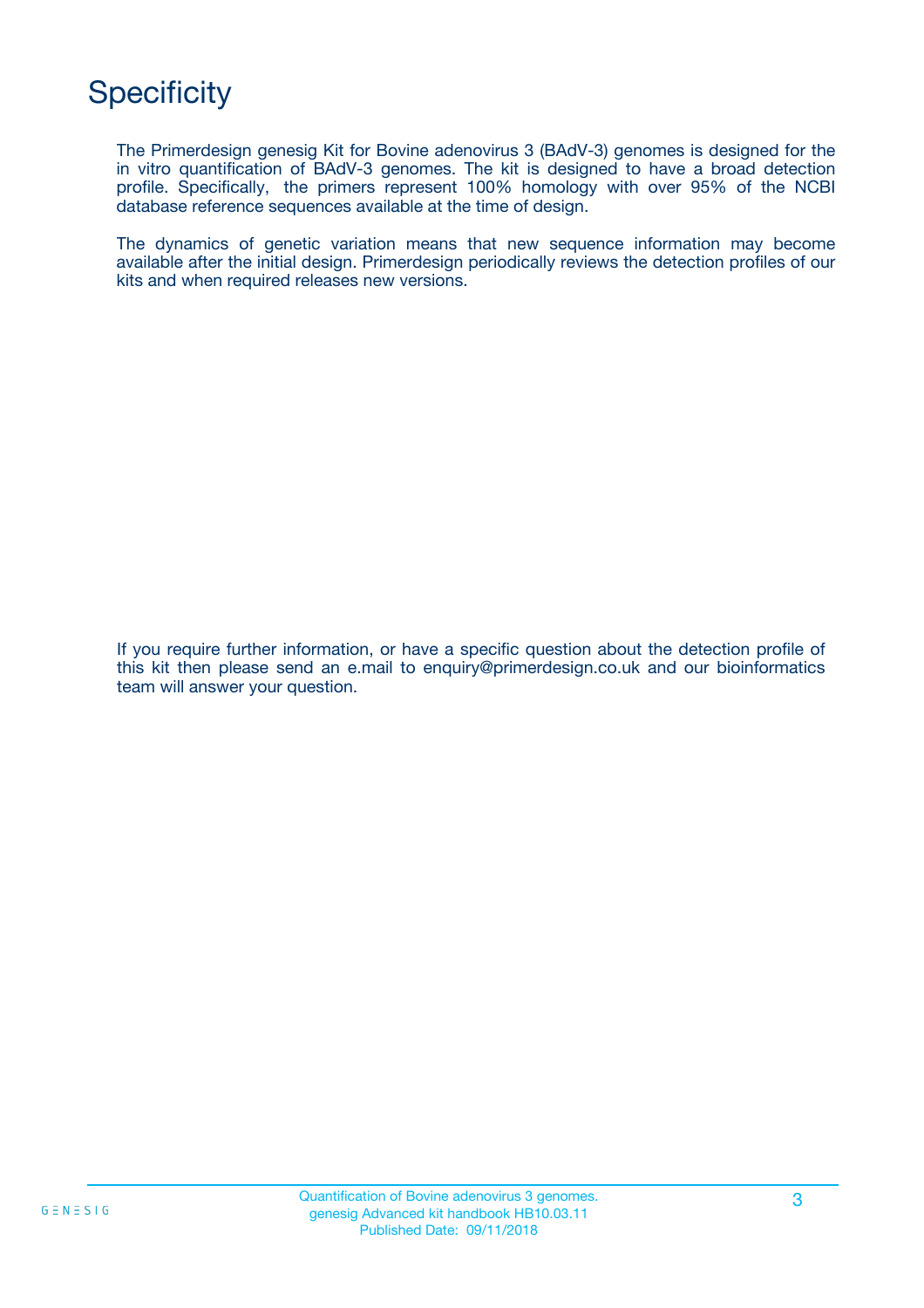# Kit contents

- **BAdV-3 specific primer/probe mix (150 reactions BROWN)** FAM labelled
- **BAdV-3 positive control template (for Standard curve RED)**
- **Internal extraction control primer/probe mix (150 reactions BROWN)** VIC labelled as standard
- **Internal extraction control DNA (150 reactions BLUE)**
- **Endogenous control primer/probe mix (150 reactions BROWN)** FAM labelled
- **RNase/DNase free water (WHITE)** for resuspension of primer/probe mixes
- **Template preparation buffer (YELLOW)** for resuspension of internal control template, positive control template and standard curve preparation

## Reagents and equipment to be supplied by the user

#### **Real-time PCR Instrument**

#### **Extraction kit**

This kit is recommended for use with genesig Easy DNA/RNA extraction kit. However, it is designed to work well with all processes that yield high quality RNA and DNA with minimal PCR inhibitors.

#### **oasig**TM **lyophilised or Precision**®**PLUS 2X qPCR Master Mix**

This kit is intended for use with oasig or PrecisionPLUS2X qPCR Master Mix.

**Pipettors and Tips**

**Vortex and centrifuge**

#### **Thin walled 1.5 ml PCR reaction tubes**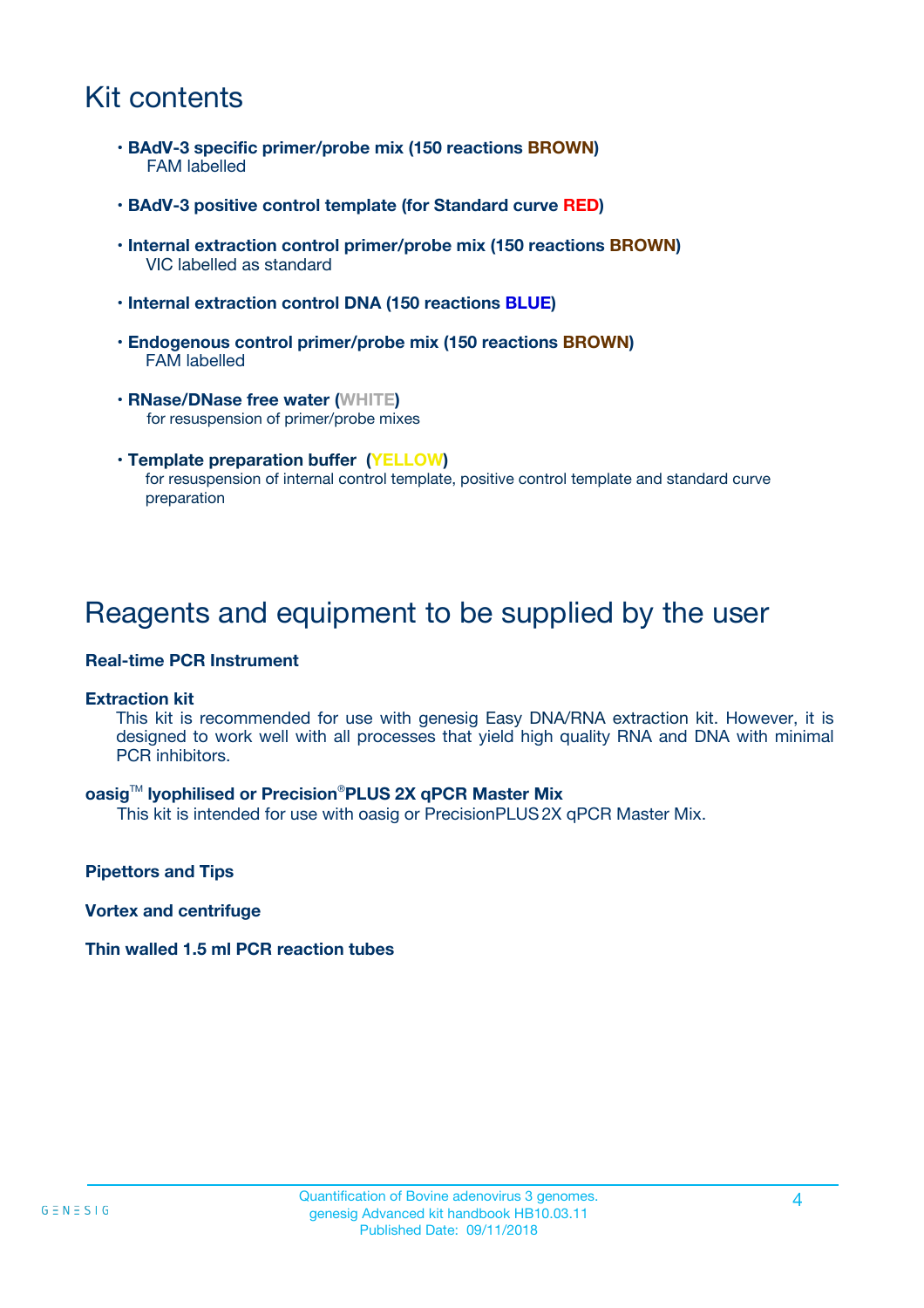### Kit storage and stability

This kit is stable at room temperature but should be stored at -20ºC on arrival. Once the lyophilised components have been resuspended they should not be exposed to temperatures above -20°C for longer than 30 minutes at a time and unnecessary repeated freeze/thawing should be avoided. The kit is stable for six months from the date of resuspension under these circumstances.

If a standard curve dilution series is prepared this can be stored frozen for an extended period. If you see any degradation in this serial dilution a fresh standard curve can be prepared from the positive control.

Primerdesign does not recommend using the kit after the expiry date stated on the pack.

### Suitable sample material

All kinds of sample material suited for PCR amplification can be used. Please ensure the samples are suitable in terms of purity, concentration, and DNA integrity (An internal PCR control is supplied to test for non specific PCR inhibitors). Always run at least one negative control with the samples. To prepare a negative-control, replace the template DNA sample with RNase/DNase free water.

### Dynamic range of test

Under optimal PCR conditions genesig BAdV-3 detection kits have very high priming efficiencies of >95% and can detect less than 100 copies of target template.

## Notices and disclaimers

This product is developed, designed and sold for research purposes only. It is not intended for human diagnostic or drug purposes or to be administered to humans unless clearly expressed for that purpose by the Food and Drug Administration in the USA or the appropriate regulatory authorities in the country of use. During the warranty period Primerdesign genesig detection kits allow precise and reproducible data recovery combined with excellent sensitivity. For data obtained by violation to the general GLP guidelines and the manufacturer's recommendations the right to claim under guarantee is expired. PCR is a proprietary technology covered by several US and foreign patents. These patents are owned by Roche Molecular Systems Inc. and have been sub-licensed by PE Corporation in certain fields. Depending on your specific application you may need a license from Roche or PE to practice PCR. Additional information on purchasing licenses to practice the PCR process may be obtained by contacting the Director of Licensing at Roche Molecular Systems, 1145 Atlantic Avenue, Alameda, CA 94501 or Applied Biosystems business group of the Applera Corporation, 850 Lincoln Centre Drive, Foster City, CA 94404. In addition, the 5' nuclease assay and other homogeneous amplification methods used in connection with the PCR process may be covered by U.S. Patents 5,210,015 and 5,487,972, owned by Roche Molecular Systems, Inc, and by U.S. Patent 5,538,848, owned by The Perkin-Elmer Corporation.

# Trademarks

Primerdesign™ is a trademark of Primerdesign Ltd.

genesig $^\circledR$  is a registered trademark of Primerdesign Ltd.

The PCR process is covered by US Patents 4,683,195, and 4,683,202 and foreign equivalents owned by Hoffmann-La Roche AG. BI, ABI PRISM® GeneAmp® and MicroAmp® are registered trademarks of the Applera Genomics (Applied Biosystems Corporation). BIOMEK® is a registered trademark of Beckman Instruments, Inc.; iCycler™ is a registered trademark of Bio-Rad Laboratories, Rotor-Gene is a trademark of Corbett Research. LightCycler™ is a registered trademark of the Idaho Technology Inc. GeneAmp®, TaqMan® and AmpliTaqGold® are registered trademarks of Roche Molecular Systems, Inc., The purchase of the Primerdesign™ reagents cannot be construed as an authorization or implicit license to practice PCR under any patents held by Hoffmann-LaRoche Inc.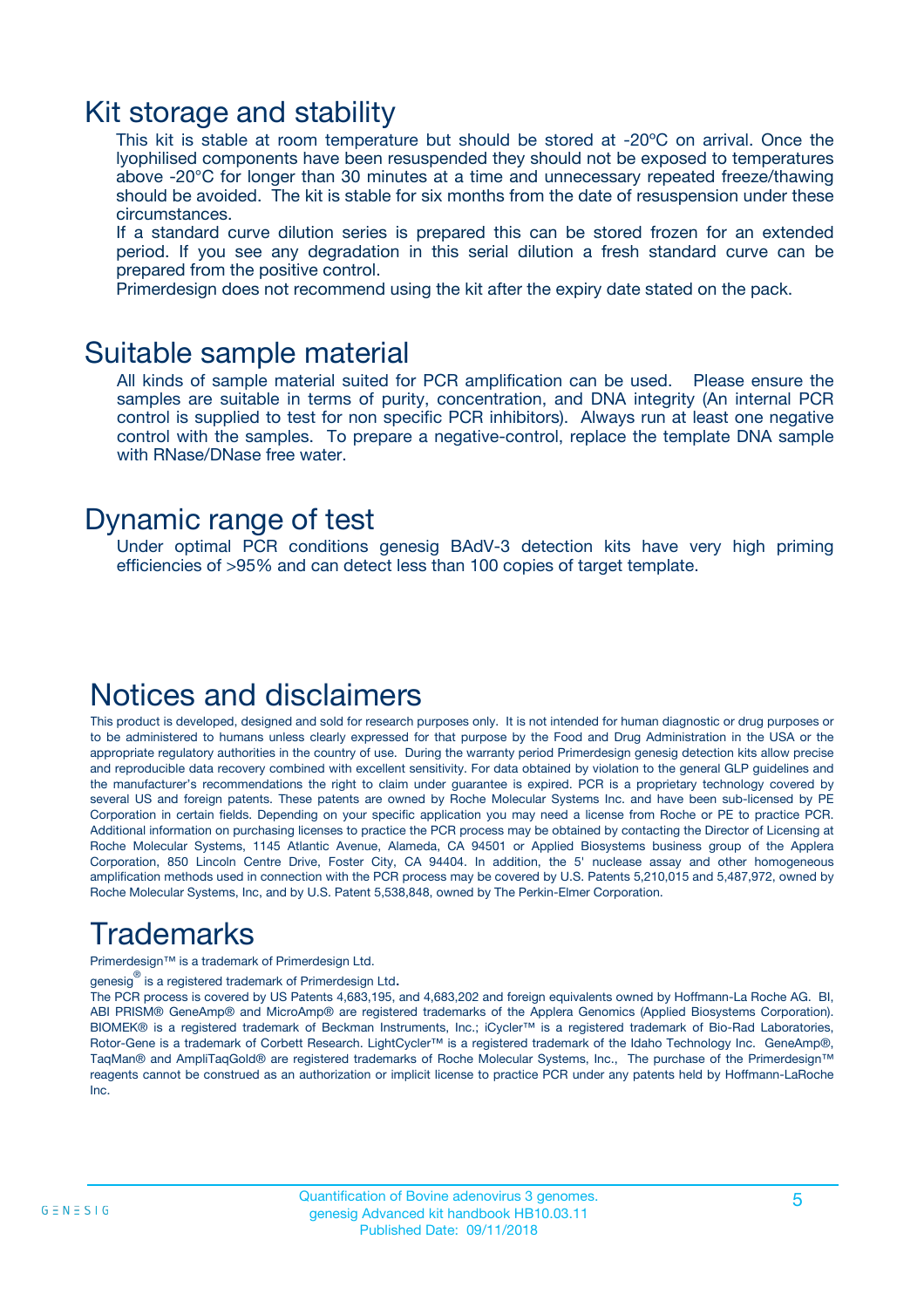# Principles of the test

#### **Real-time PCR**

A BAdV-3 specific primer and probe mix is provided and this can be detected through the FAM channel.

The primer and probe mix provided exploits the so-called TaqMan® principle. During PCR amplification, forward and reverse primers hybridize to the BAdV-3 DNA. A fluorogenic probe is included in the same reaction mixture which consists of a DNA probe labeled with a 5`-dye and a 3`-quencher. During PCR amplification, the probe is cleaved and the reporter dye and quencher are separated. The resulting increase in fluorescence can be detected on a range of qPCR platforms.

#### **Positive control**

For copy number determination and as a positive control for the PCR set up, the kit contains a positive control template. This can be used to generate a standard curve of BAdV-3 copy number / Cq value. Alternatively the positive control can be used at a single dilution where full quantitative analysis of the samples is not required. Each time the kit is used, at least one positive control reaction must be included in the run. A positive result indicates that the primers and probes for detecting the target BAdV-3 gene worked properly in that particular experimental scenario. If a negative result is obtained the test results are invalid and must be repeated. Care should be taken to ensure that the positive control does not contaminate any other kit component which would lead to false-positive results. This can be achieved by handling this component in a Post PCR environment. Care should also be taken to avoid cross-contamination of other samples when adding the positive control to the run. This can be avoided by sealing all other samples and negative controls before pipetting the positive control into the positive control well.

#### **Negative control**

To validate any positive findings a negative control reaction should be included every time the kit is used. For this reaction the RNase/DNase free water should be used instead of template. A negative result indicates that the reagents have not become contaminated while setting up the run.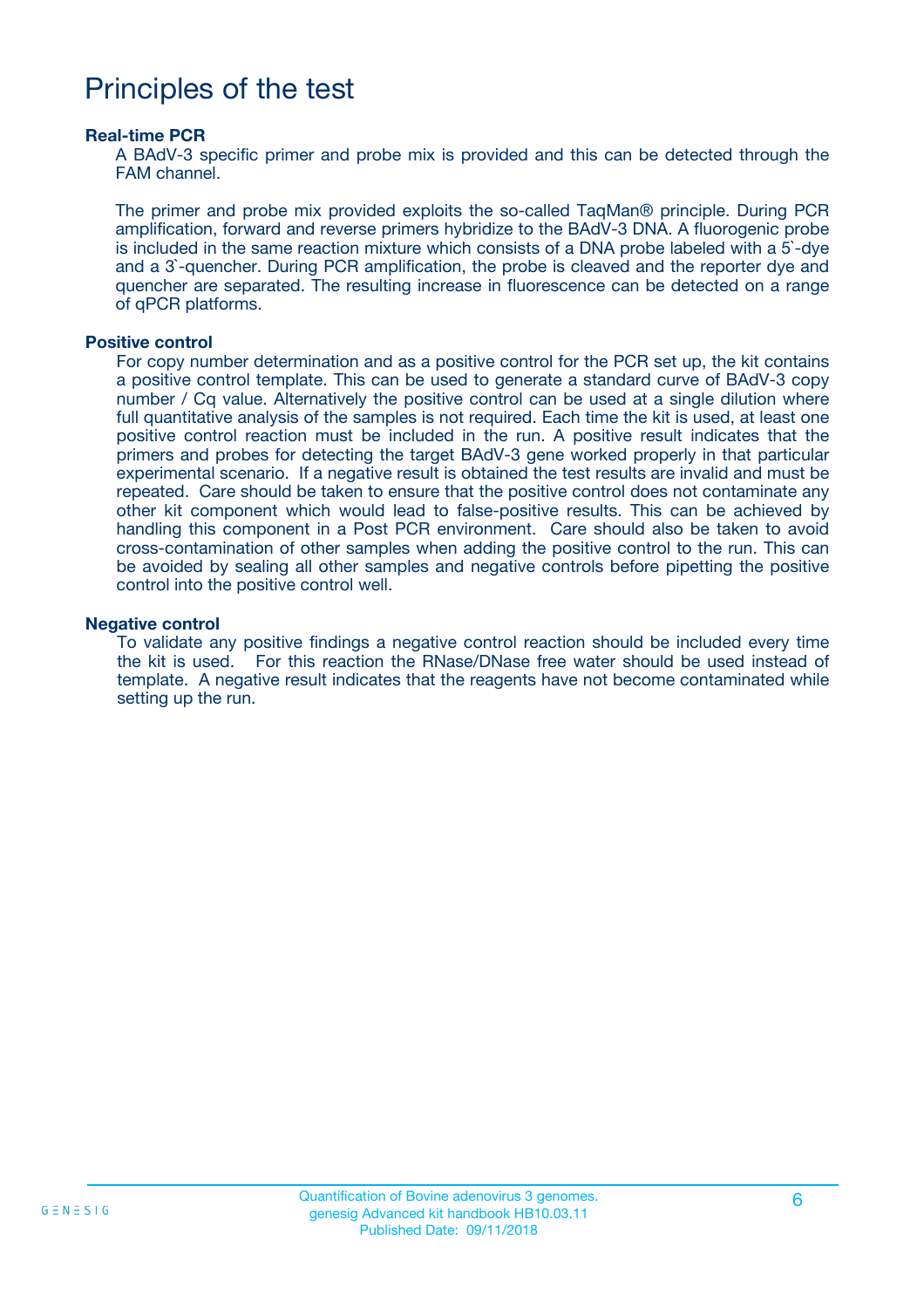#### **Internal DNA extraction control**

When performing DNA extraction, it is often advantageous to have an exogenous source of DNA template that is spiked into the lysis buffer. This control DNA is then co-purified with the sample DNA and can be detected as a positive control for the extraction process. Successful co-purification and qPCR for the control DNA also indicates that PCR inhibitors are not present at a high concentration.

A separate primer and probe mix are supplied with this kit to detect the exogenous DNA using qPCR. The primers are present at PCR limiting concentrations which allows multiplexing with the target sequence primers. Amplification of the control DNA does not interfere with detection of the BAdV-3 target DNA even when present at low copy number. The Internal control is detected through the VIC channel and gives a Cq value of 28+/-3.

#### **Endogenous control**

To confirm extraction of a valid biological template, a primer and probe mix is included to detect an endogenous gene. Detection of the endogenous control is through the FAM channel and it is NOT therefore possible to perform a multiplex with the BAdV-3 primers. A poor endogenous control signal may indicate that the sample did not contain sufficient biological material.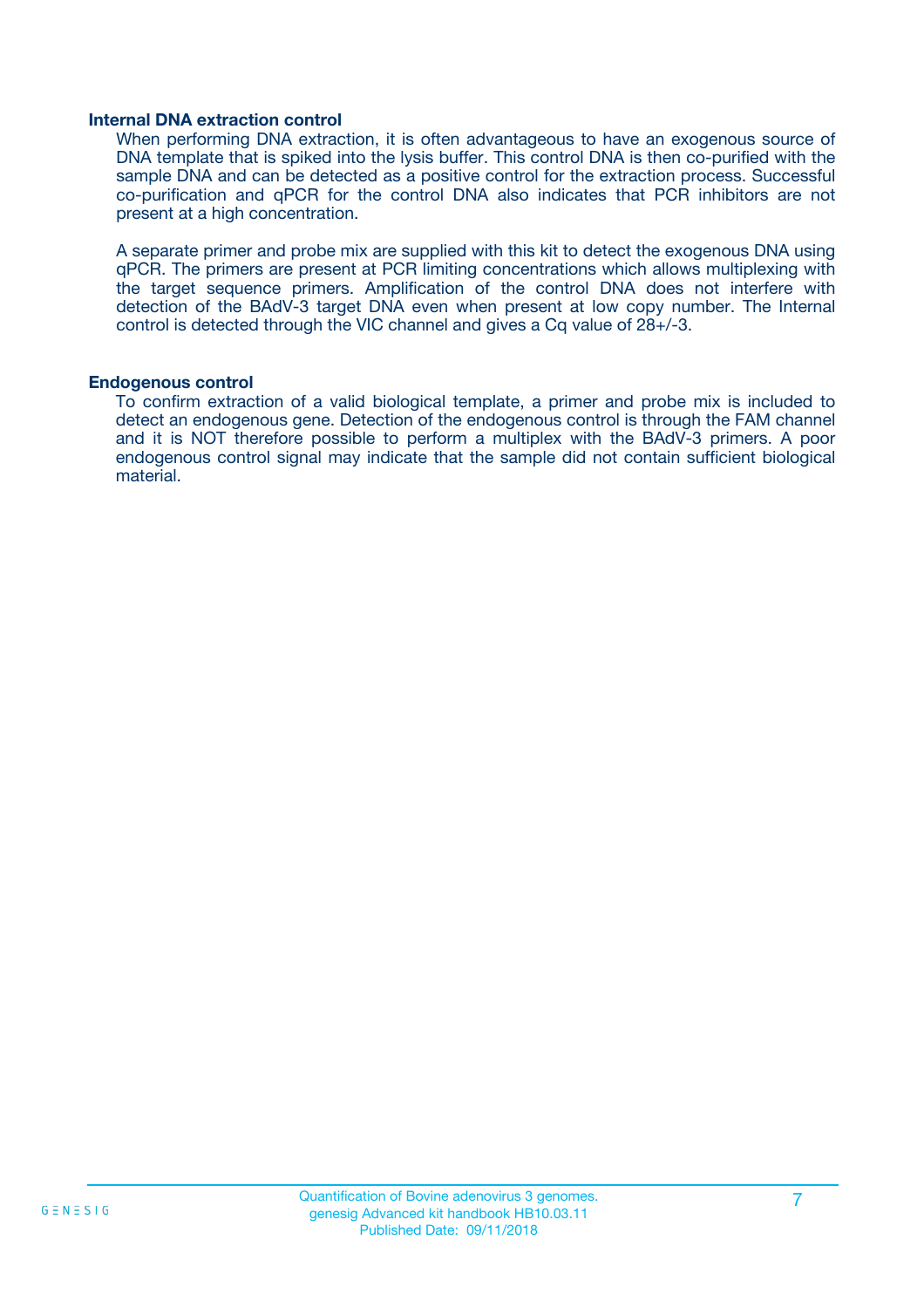### Resuspension protocol

To minimize the risk of contamination with foreign DNA, we recommend that all pipetting be performed in a PCR clean environment. Ideally this would be a designated PCR lab or PCR cabinet. Filter tips are recommended for all pipetting steps.

- **1. Pulse-spin each tube in a centrifuge before opening.** This will ensure lyophilised primer and probe mix is in the base of the tube and is not spilt upon opening the tube.
- **2. Resuspend the primer/probe mixes in the RNase/DNase free water supplied, according to the table below:**

To ensure complete resuspension, vortex each tube thoroughly.

| Component - resuspend in water                       |          |  |
|------------------------------------------------------|----------|--|
| <b>Pre-PCR pack</b>                                  |          |  |
| BAdV-3 primer/probe mix (BROWN)                      | $165$ µl |  |
| Internal extraction control primer/probe mix (BROWN) | $165$ µl |  |
| Endogenous control primer/probe mix (BROWN)          | 165 µl   |  |

**3. Resuspend the internal control template and positive control template in the template preparation buffer supplied, according to the table below:** To ensure complete resuspension, vortex each tube thoroughly.

| Component - resuspend in template preparation buffer |          |  |  |
|------------------------------------------------------|----------|--|--|
| <b>Pre-PCR heat-sealed foil</b>                      |          |  |  |
| Internal extraction control DNA (BLUE)               |          |  |  |
| <b>Post-PCR heat-sealed foil</b>                     |          |  |  |
| BAdV-3 Positive Control Template (RED) *             | $500$ µl |  |  |

\* This component contains high copy number template and is a VERY significant contamination risk. It must be opened and handled in a separate laboratory environment, away from the other components.

## DNA extraction

The internal extraction control DNA can be added either to the DNA lysis/extraction buffer or to the DNA sample once it has been resuspended in lysis buffer.

**DO NOT add the internal extraction control DNA directly to the unprocessed biological sample as this will lead to degradation and a loss in signal.**

- **1. Add 4µl of the Internal extraction control DNA (BLUE) to each sample in DNA lysis/extraction buffer per sample.**
- **2. Complete DNA extraction according to the manufacturers protocols.**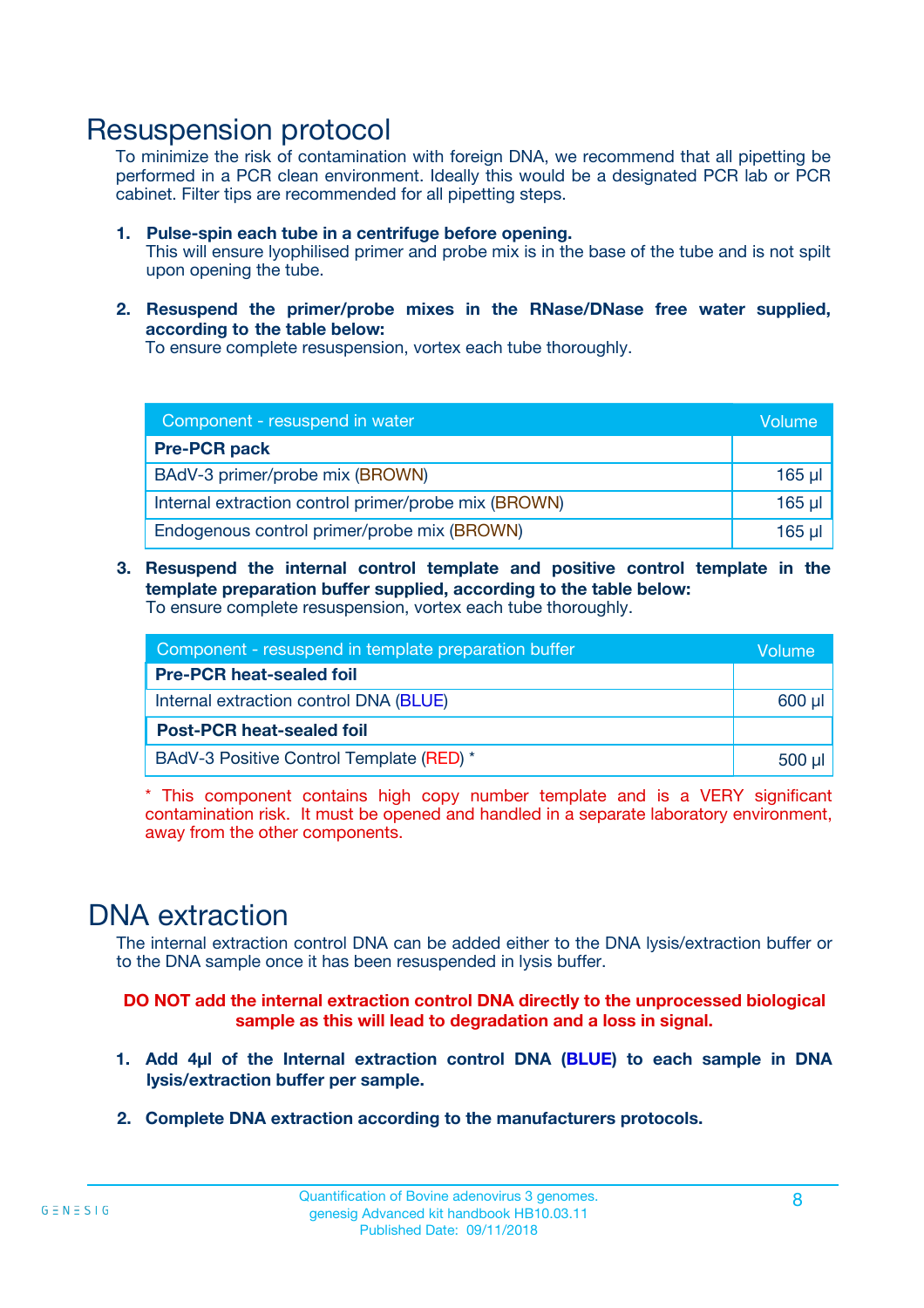# qPCR detection protocol

**1. For each DNA sample prepare a reaction mix according to the table below:** Include sufficient reactions for positive and negative controls.

| Component                                            | Volume   |
|------------------------------------------------------|----------|
| oasig or PrecisionPLUS 2X qPCR Master Mix            | $10 \mu$ |
| BAdV-3 primer/probe mix (BROWN)                      | 1 µI     |
| Internal extraction control primer/probe mix (BROWN) | 1 µl     |
| <b>RNase/DNase free water (WHITE)</b>                | $3 \mu$  |
| <b>Final Volume</b>                                  | 15 µl    |

**2. For each DNA sample prepare an endogenous control reaction according to the table below (Optional):**

**This control reaction will provide useful information regarding the quality of the biological sample.**

| Component                                   | Volume          |
|---------------------------------------------|-----------------|
| oasig or PrecisionPLUS 2X qPCR Master Mix   | $10 \mu$        |
| Endogenous control primer/probe mix (BROWN) | 1 µI            |
| <b>RNase/DNase free water (WHITE)</b>       | 4 µl            |
| <b>Final Volume</b>                         | 15 <sub>µ</sub> |

- **3. Pipette 15µl of each mix into individual wells according to your qPCR experimental plate set up.**
- **4. Prepare sample DNA templates for each of your samples.**
- **5. Pipette 5µl of DNA template into each well, according to your experimental plate set up.**

For negative control wells use 5µl of RNase/DNase free water. The final volume in each well is 20ul.

**6. If a standard curve is included for quantitative analysis, prepare a reaction mix according to the table below:**

| Component                                 | Volume          |
|-------------------------------------------|-----------------|
| oasig or PrecisionPLUS 2X qPCR Master Mix | $10 \mu$        |
| BAdV-3 primer/probe mix (BROWN)           | 1 µI            |
| <b>RNase/DNase free water (WHITE)</b>     | $4 \mu$         |
| <b>Final Volume</b>                       | 15 <sub>µ</sub> |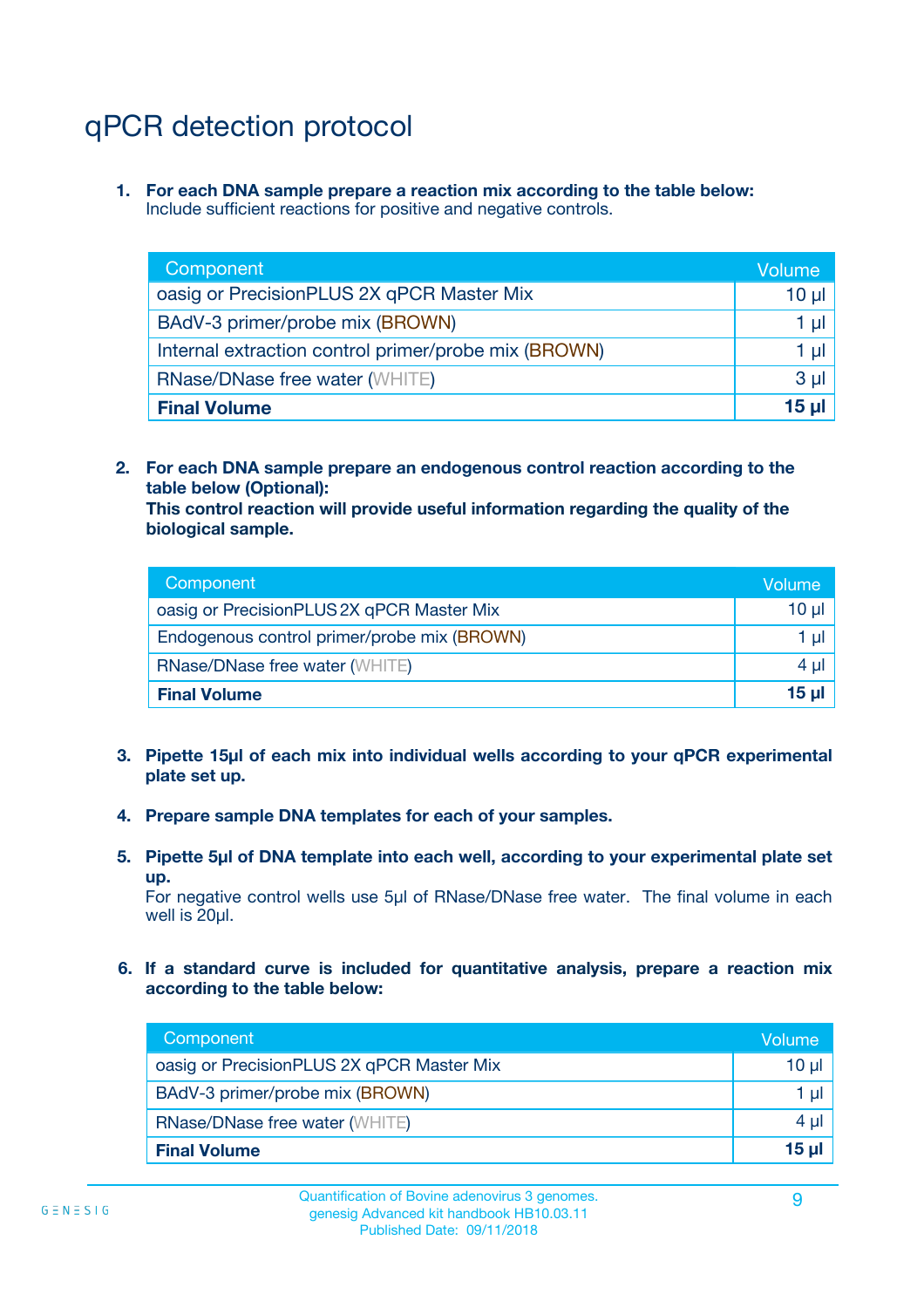#### **7. Preparation of standard curve dilution series.**

- 1) Pipette 90µl of template preparation buffer into 5 tubes and label 2-6
- 2) Pipette 10µl of Positive Control Template (RED) into tube 2
- 3) Vortex thoroughly
- 4) Change pipette tip and pipette 10µl from tube 2 into tube 3
- 5) Vortex thoroughly

Repeat steps 4 and 5 to complete the dilution series

| <b>Standard Curve</b>         | <b>Copy Number</b>     |
|-------------------------------|------------------------|
| Tube 1 Positive control (RED) | $2 \times 10^5$ per µl |
| Tube 2                        | $2 \times 10^4$ per µl |
| Tube 3                        | $2 \times 10^3$ per µl |
| Tube 4                        | $2 \times 10^2$ per µl |
| Tube 5                        | 20 per µl              |
| Tube 6                        | 2 per µl               |

**8. Pipette 5µl of standard template into each well for the standard curve according to your experimental plate set up.**

#### The final volume in each well is 20µl.

# qPCR amplification protocol

Amplification conditions using oasig or PrecisionPLUS 2X qPCR Master Mix.

|             | <b>Step</b>       | <b>Time</b>     | Temp    |
|-------------|-------------------|-----------------|---------|
|             | Enzyme activation | 2 min           | 95 °C   |
| Cycling x50 | Denaturation      | 10 <sub>s</sub> | 95 $°C$ |
|             | DATA COLLECTION * | 60 s            | 60 °C   |

\* Fluorogenic data should be collected during this step through the FAM and VIC channels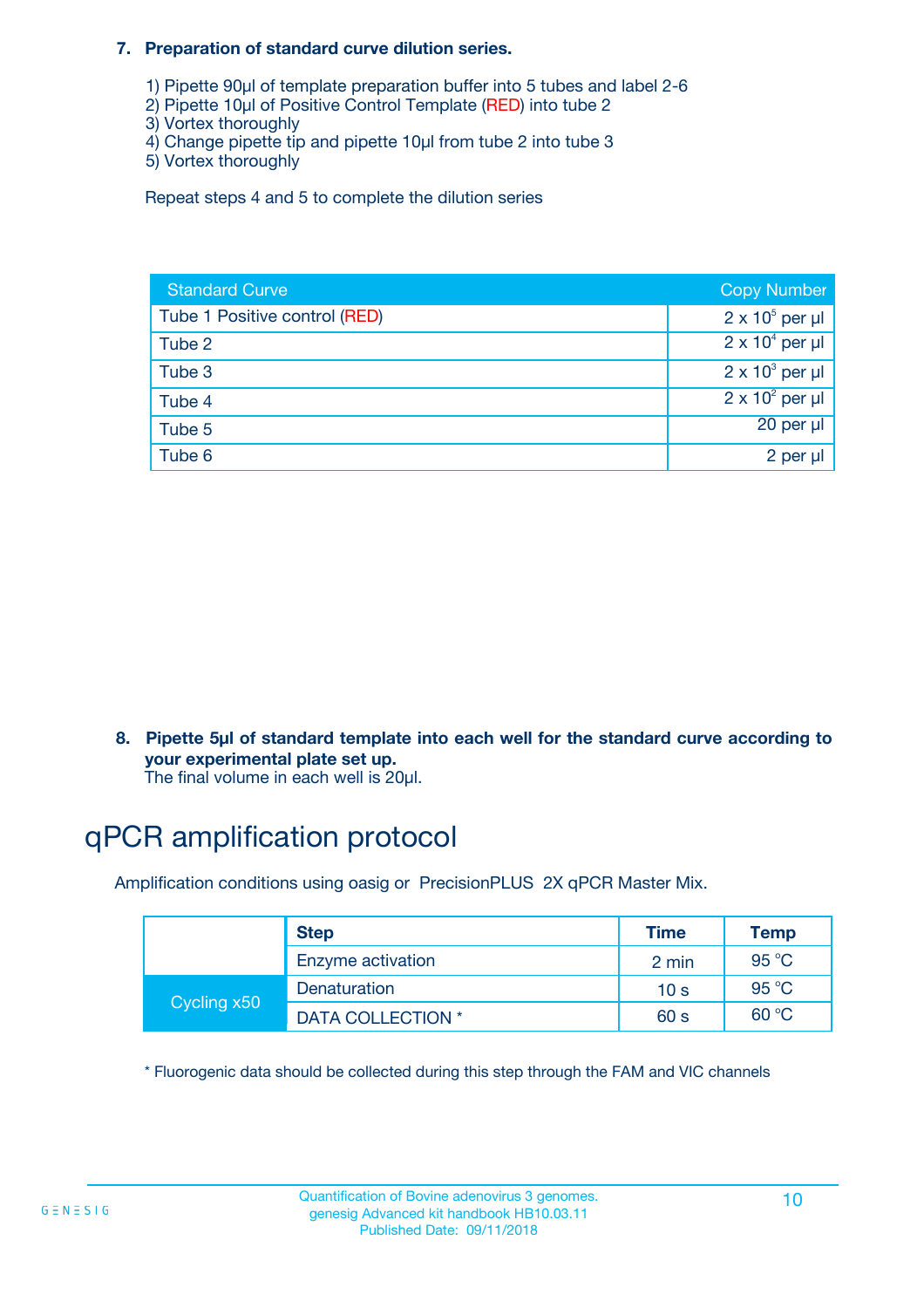# Interpretation of results

| <b>Target</b><br>(FAM) | <b>Internal</b><br>control<br>(NIC) | <b>Positive</b><br>control | <b>Negative</b><br>control | Interpretation                                                                                                  |
|------------------------|-------------------------------------|----------------------------|----------------------------|-----------------------------------------------------------------------------------------------------------------|
| $\leq 30$              | $+ 1 -$                             | ÷                          |                            | <b>POSITIVE QUANTITATIVE RESULT</b><br>calculate copy number                                                    |
| > 30                   | ٠                                   | ÷                          |                            | <b>POSITIVE QUANTITATIVE RESULT</b><br>calculate copy number                                                    |
| > 30                   |                                     | ÷                          |                            | <b>POSITIVE QUALITATIVE RESULT</b><br>do not report copy number as this<br>may be due to poor sample extraction |
|                        | ÷                                   | ÷                          |                            | <b>NEGATIVE RESULT</b>                                                                                          |
| $+ 1 -$                | $+ 1 -$                             | ÷                          | $\leq$ 35                  | <b>EXPERIMENT FAILED</b><br>due to test contamination                                                           |
| $+$ / -                | $+ 1 -$                             | ÷                          | > 35                       | $\star$                                                                                                         |
|                        |                                     | ÷                          |                            | <b>SAMPLE PREPARATION FAILED</b>                                                                                |
|                        |                                     |                            | $+$ /                      | <b>EXPERIMENT FAILED</b>                                                                                        |

Positive control template (**RED**) is expected to amplify between Cq 16 and 23. Failure to satisfy this quality control criterion is a strong indication that the experiment has been compromised.

\*Where the test sample is positive and the negative control is positive with a  $Ca > 35$ , the sample must be reinterpreted based on the relative signal strength of the two results:



If the sample amplifies  $> 5$  Cq earlier than the negative control then the sample should be reinterpreted (via the table above) with the negative control verified as negative.



If the sample amplifies  $< 5$  Cq earlier than the negative control then the positive sample result is invalidated and<br>the result should be determined  $the$  result should be inconclusive due to test contamination. The test for this sample should be repeated.